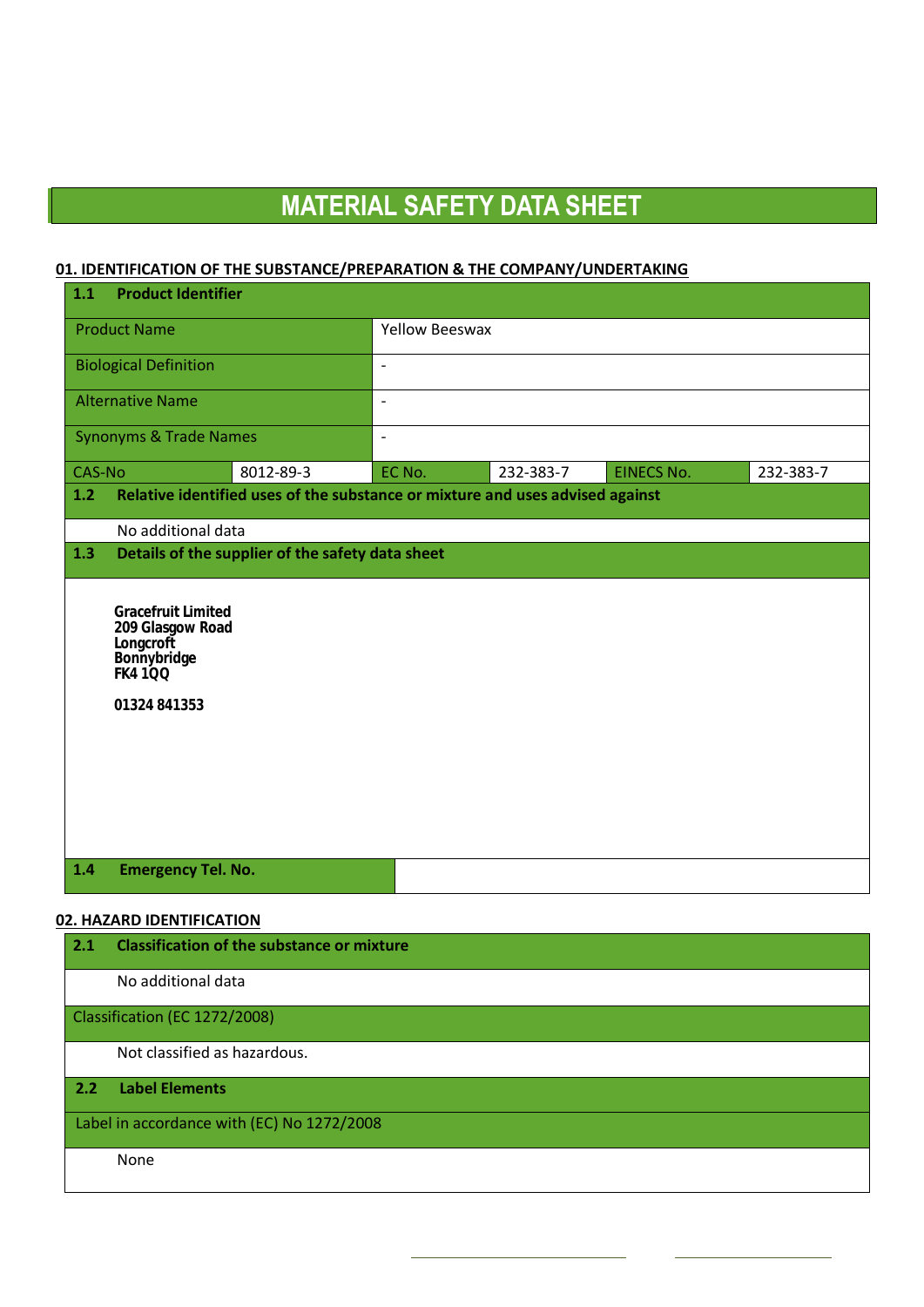| <b>Signal Word</b>                  | None                                |  |  |
|-------------------------------------|-------------------------------------|--|--|
| Contains                            | None                                |  |  |
| <b>Hazard Statements</b>            |                                     |  |  |
| None                                |                                     |  |  |
| <b>Precautionary Statements</b>     |                                     |  |  |
| None                                |                                     |  |  |
| <b>Supplementary Statements</b>     |                                     |  |  |
| None                                |                                     |  |  |
| <b>Other Hazards</b><br>2.3         |                                     |  |  |
| PBT or vPvB according to Annex XIII | Not identified as PBT or vPvB       |  |  |
| Adverse physio-chemical properties  | No additional data                  |  |  |
| Adverse effects on human health     | Hot liquid may cause thermal burns. |  |  |

#### **03. COMPOSITION/INFORMATION ON INGREDIENTS**

| 3.2 | <b>Mixtures</b>                       |
|-----|---------------------------------------|
|     | 100% Beeswax                          |
|     | CAS: 8012-89-3                        |
|     | <b>Classification:</b>                |
|     | Not classified as hazardous<br>$\sim$ |

#### **04. FIRST AID MEASURES**

| <b>Description of first aid measures</b><br>4.1                       |                                                                                              |  |  |
|-----------------------------------------------------------------------|----------------------------------------------------------------------------------------------|--|--|
| Inhalation                                                            | Remove to fresh air immediately and remain at rest in a position which is comfortable for    |  |  |
|                                                                       | breathing. Keep person who has been affected warm. If recovery is not rapid or if discomfort |  |  |
|                                                                       | occurs/continues, seek medical attention.                                                    |  |  |
| Ingestion                                                             | Do NOT induce vomiting. No emergency measures are expected to be require for the amounts     |  |  |
|                                                                       | that might be ingest by accident. If larger amounts are ingested or if discomfort            |  |  |
|                                                                       | occurs/continues, seek medical attention.                                                    |  |  |
| <b>Skin Contact</b>                                                   | Remove contaminated clothing immediately and wash before reuse. Wash skin thoroughly with    |  |  |
|                                                                       | soap and water. No emergency measures are expected to be required however if discomfort      |  |  |
|                                                                       | occurs/continues, seek medical attention.                                                    |  |  |
| Eye Contact                                                           | Rinse eyes immediately with clean water for a minimum of fifteen minutes. If safe to do so,  |  |  |
|                                                                       | remove contact lenses and continue to rinse. If discomfort occurs/continues, seek medical    |  |  |
|                                                                       | attention.                                                                                   |  |  |
| 4.2<br>Most important symptoms and effects, both acute and delayed    |                                                                                              |  |  |
| Inhalation:                                                           |                                                                                              |  |  |
| High concentration of vapours may induce headache, nausea, dizziness. |                                                                                              |  |  |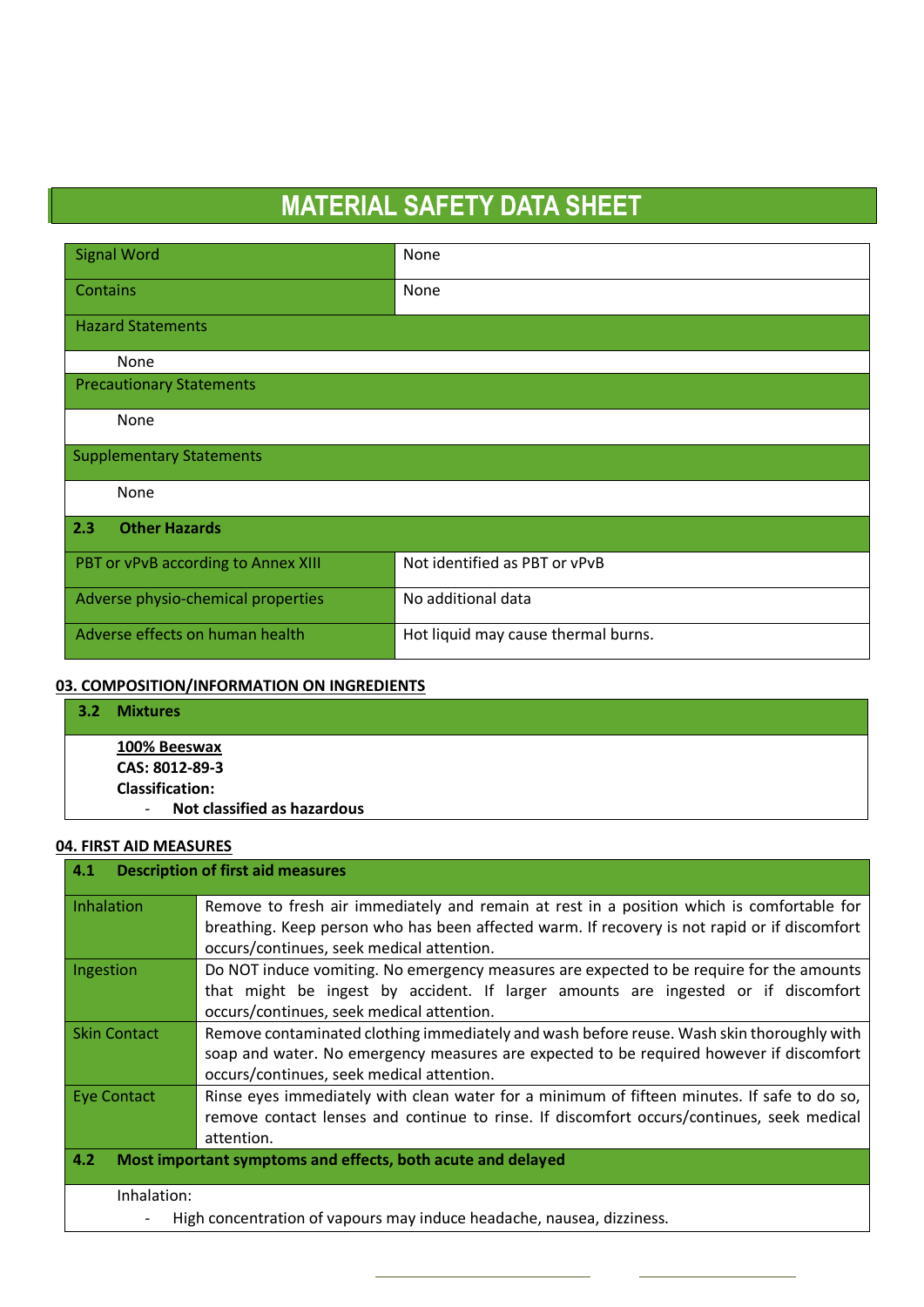- Irritant effect on the respiratory tract

Ingestion:

l

- May cause nausea
- Skin Contact:
	- May cause minor skin irritation.
	- Heated product may cause thermal burns

Eye Contact:

- May cause slight eye irritation

#### **4.3 Indication of any immediate medical attention and special treatment needed**

Any contact with heated product, quickly cool affected area with water and seek medical attention immediately, thermal burns should always be treated by trained personnel.

#### **05. FIRE-FIGHTING MEASURES**

| 5.1 | <b>Extinguishing Media</b>                                                                                                                                                                                               |  |  |  |
|-----|--------------------------------------------------------------------------------------------------------------------------------------------------------------------------------------------------------------------------|--|--|--|
|     | Suitable extinguishing media:                                                                                                                                                                                            |  |  |  |
|     | Foam                                                                                                                                                                                                                     |  |  |  |
|     | Carbon Dioxide                                                                                                                                                                                                           |  |  |  |
|     | Dry Chemical Powder                                                                                                                                                                                                      |  |  |  |
|     | Unsuitable extinguishing media:                                                                                                                                                                                          |  |  |  |
|     | Water                                                                                                                                                                                                                    |  |  |  |
| 5.2 | Special hazards arising from the product                                                                                                                                                                                 |  |  |  |
|     | Slight flammability hazard when this product is exposed to heat or flames. In the event of fire this product<br>will produce toxic gases, caused by thermal decomposition or combustion – carbon monoxide, nitrous gases |  |  |  |
| 5.3 | <b>Advice for firefighters</b>                                                                                                                                                                                           |  |  |  |
|     | Wear self-contained respiratory equipment and appropriate clothing at all times. Do not remain or allow<br>other people to remain in the vicinity without respiratory protection/equipment and protective clothing.      |  |  |  |

#### **06. ACCIDENTAL RELEASE MEASURES**

| 6.1 | Personal precautions, protective equipment and emergency procedures                                                                                                                                                                                                              |
|-----|----------------------------------------------------------------------------------------------------------------------------------------------------------------------------------------------------------------------------------------------------------------------------------|
|     | Wear all recommended suitable protective clothing. If safe to do so, always stop leaks at the earliest<br>opportunity. Remove all potential sources of ignition from around the product.                                                                                         |
| 6.2 | <b>Environmental Precautions</b>                                                                                                                                                                                                                                                 |
|     | Water may be used to flush spills away from any potential sources of ignition. Prevent any product spreading<br>into the environment by damming. Do not allow this product to enter any public drainage system or open<br>water courses. Avoid any release into the environment. |
| 6.3 | Methods and material for containment and cleaning up.                                                                                                                                                                                                                            |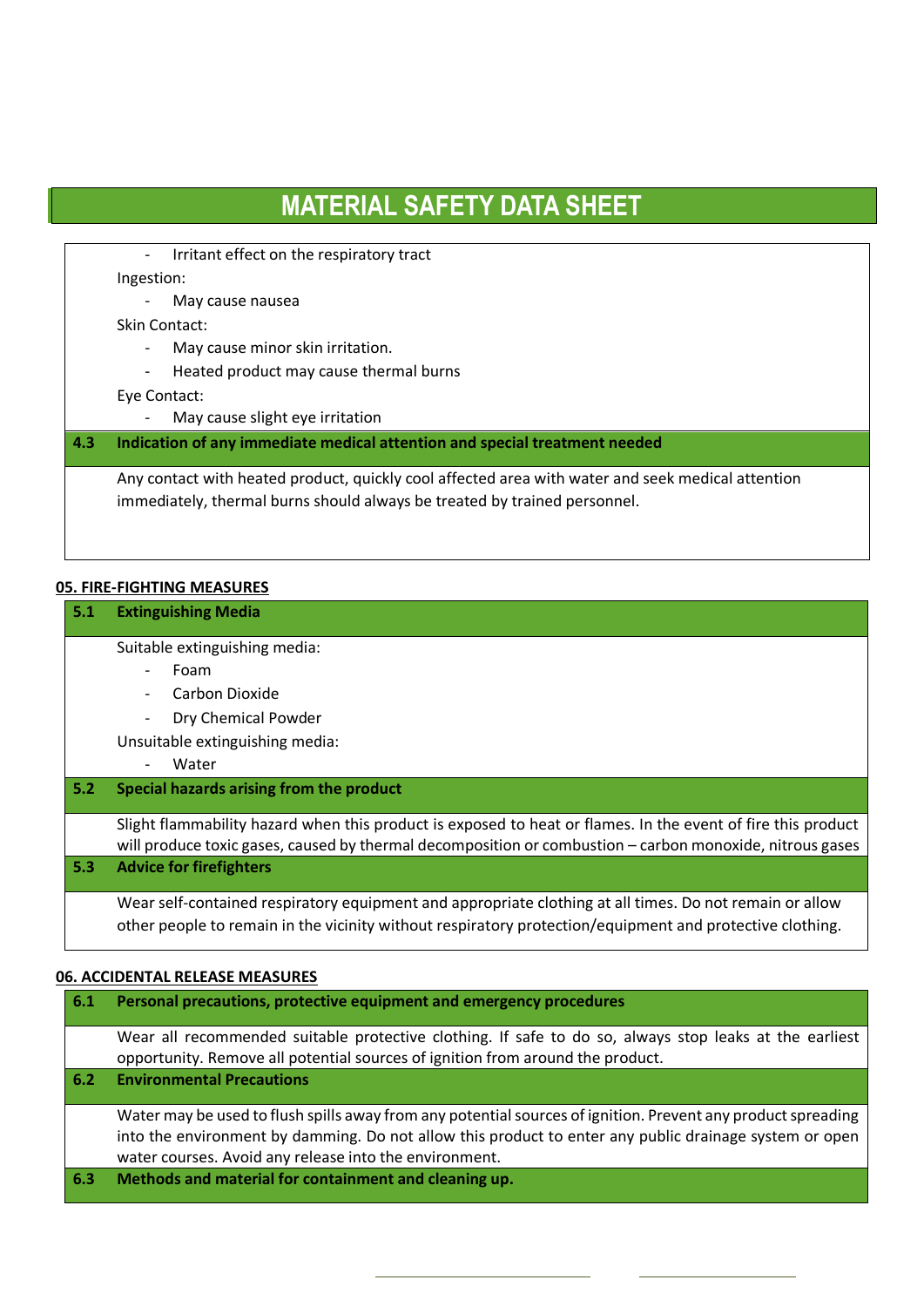If safe to do so, always stop leaks immediately. Use damming to prevent product from spreading to other areas. Use sand to absorb and contain the product and collect it to appropriate containers for disposal. Ensure containers are tightly sealed and clearly labelled. When the product is in its liquid state, cool it and allow it to solidify.

#### **6.4 Reference to other sections**

Section 13

l

#### **07. HANDLING AND STORAGE**

#### **7.1 Precautions for safe handling**

Always handle in accordance with good safety and hygiene practices. The molten version of the product can cause severe burns. Ensure adequate ventilation in all areas before handling molten version of product. Do not eat, drink or smoke whilst handling this product. If handling large/heavy packages or drums, ensure the use of suitable mechanical equipment. Wash hands immediately after use/handling of this product, before eating, drinking, smoking or any breaks from shift including finishing work. Remove any contaminated clothing before eat, drink, taking a break or leaving shift.

#### **7.2 Conditions for safe storage, including any incompatibilities**

Store in a cool, dry, well-ventilated place. Keep containers tightly sealed when not in use and clearly labelled. Store in the original containers or in other high-density polyethylene containers which are easily sealed.

**7.3 Specific end use(s)**

No additional data

#### **08. EXPOSURE CONTROLS/PERSONAL PROTECTION**

| 8.1 | <b>Control parameters</b>   |                    |
|-----|-----------------------------|--------------------|
|     | No additional data          |                    |
|     | 8.2 Exposure controls       |                    |
|     | <b>Protective Equipment</b> |                    |
|     |                             |                    |
|     | <b>Process Conditions</b>   | No additional data |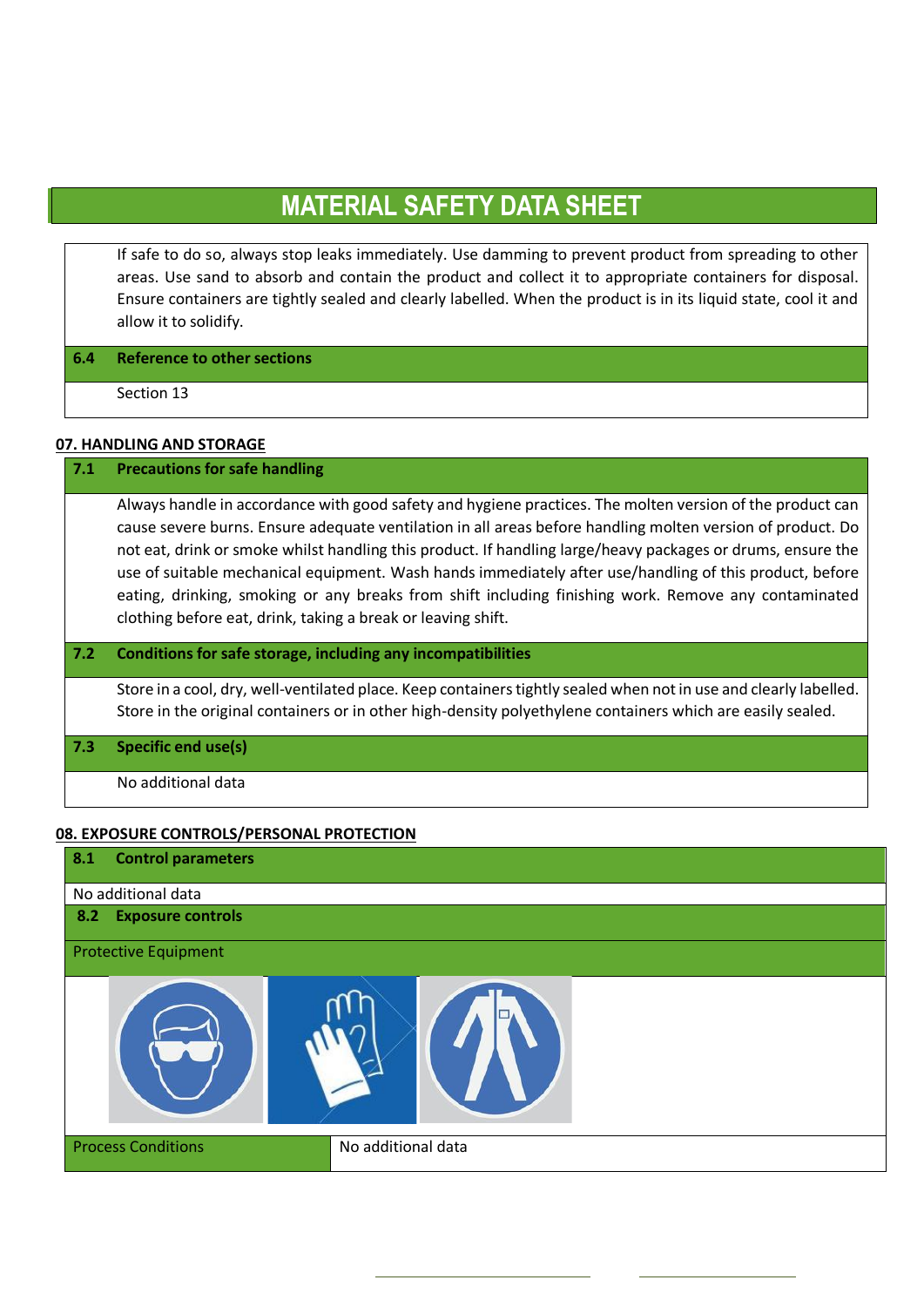| <b>Engineering Measures</b>            | Ensure sufficient ventilation across all areas where this product may be<br>handled. Install eyewash facilities in close proximity to where the product is in<br>use, keep eyewash facilities readily available.                                                                                                                                                                                                                             |
|----------------------------------------|----------------------------------------------------------------------------------------------------------------------------------------------------------------------------------------------------------------------------------------------------------------------------------------------------------------------------------------------------------------------------------------------------------------------------------------------|
| <b>Respiratory Equipment</b>           | Inhalation of the vapour, fumes or mist of generated by this product must be<br>avoided and safe working practices should be observed at all times. In the<br>event of airborne contamination use respiratory protection/equipment as<br>appropriate.                                                                                                                                                                                        |
| <b>Hand Protection</b>                 | Wear appropriate protective gloves at all times whilst handling this product.<br>Separate gloves may be required if dealing with the product in its molten form<br>as it can be classed as a thermal hazard and cause thermal burns. Use heat<br>resistant gloves. Use impervious gloves (EN374). PVC is suitable for casual<br>contact however in the event of direct or prolonged contact (exceeding two<br>hours) us neoprene or nitrile. |
| <b>Eye Protection</b>                  | Wear appropriate eyewear with side shields to provide suitable protection at<br>all times especially if any risk assessment indicates a splash risk.                                                                                                                                                                                                                                                                                         |
| <b>Other Protection</b>                | No additional data                                                                                                                                                                                                                                                                                                                                                                                                                           |
| <b>Hygiene Measures</b>                | Good hygiene practices are always advised, especially when handling oils,<br>chemicals or any other similar type of product including waxes.                                                                                                                                                                                                                                                                                                 |
| <b>Personal Protection</b>             | No additional data                                                                                                                                                                                                                                                                                                                                                                                                                           |
| <b>Skin Protection</b>                 | Wear appropriate protective clothing at all times to protect skin form contact<br>with product especially in molten state which may cause thermal burns.                                                                                                                                                                                                                                                                                     |
| <b>Environmental Exposure Controls</b> | Cover drains. Dam spilled material.                                                                                                                                                                                                                                                                                                                                                                                                          |

#### **09. PHYSICAL AND CHEMICAL PROPERTIES**

| 9.1<br>Information on basic physical and chemical properties |                                |  |
|--------------------------------------------------------------|--------------------------------|--|
| Appearance                                                   | Liquid @ Elevated Temperature  |  |
|                                                              | Solid @ Ambient Temperature    |  |
| Colour                                                       | Yellow                         |  |
| Odour                                                        | Characteristic                 |  |
| <b>Relative Density</b>                                      | ~0.97 g/cm <sup>3</sup> @ 20°C |  |
| Flash Point (°C)                                             | $>150^{\circ}$ C               |  |
| <b>Refractive Index</b>                                      | No additional data             |  |
| Melting Point (°C)                                           | $50.0 - 70.0^{\circ}$ C        |  |
| Boiling Point (°C)                                           | No additional data             |  |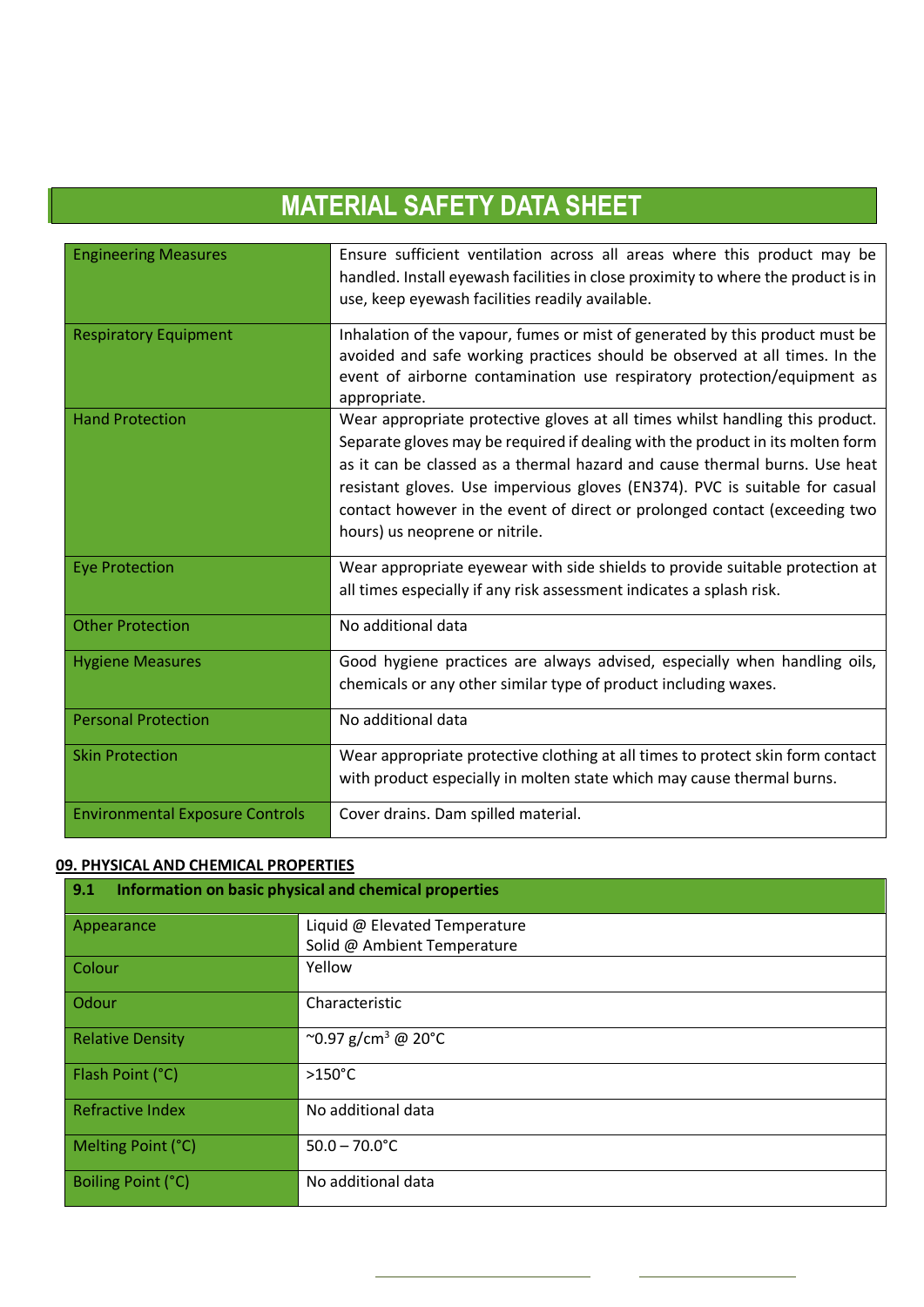| <b>Vapour Pressure</b>          | No additional data |
|---------------------------------|--------------------|
| Solubility in Water @20°C       | Insoluble          |
| Auto-ignition temperature (°C)  | No additional data |
| 9.2<br><b>Other information</b> |                    |
| No additional data              |                    |

#### **10. STABILITY AND REACTIVITY**

| 10.1 | <b>Reactivity</b>                                                                                                                      |  |  |
|------|----------------------------------------------------------------------------------------------------------------------------------------|--|--|
|      | Not reactive under normal storage and handling conditions. May react with strong oxidising agents, especially at high<br>temperatures. |  |  |
| 10.2 | <b>Chemical stability</b>                                                                                                              |  |  |
|      | Expected to be stable under normal storage and handling conditions.                                                                    |  |  |
| 10.3 | <b>Possible hazardous reactions</b>                                                                                                    |  |  |
|      | No hazardous reactions are expected to occur under normal handling and storage conditions.                                             |  |  |
| 10.4 | <b>Conditions to Avoid</b>                                                                                                             |  |  |
|      | Extremes of temperature; store between 5.0 - 39.0°C. The product is combustible when heated >300°C                                     |  |  |
| 10.5 | <b>Incompatible materials</b>                                                                                                          |  |  |
|      | Strong Oxidants, eg chlorates, peroxides                                                                                               |  |  |
| 10.6 | <b>Hazardous Decomposition Products</b>                                                                                                |  |  |
|      | Thermal decomposition or incomplete combustion may produce carbon monoxide, nitrous gases and irritating<br>fumes.                     |  |  |
|      | <b>11. TOXOLOGICAL INFORMATION</b>                                                                                                     |  |  |

| Information on toxicological effects<br><b>11.1</b> |                                               |
|-----------------------------------------------------|-----------------------------------------------|
| <b>Acute Toxicity</b>                               | Oral: LD50 > 2000mg/kg                        |
| Skin corrosion / irritation                         | Not classified as a corrosive/irritant        |
| Serious eye damage / irritation                     | Can cause slight - moderate irritation        |
| <b>Respiratory or skin</b><br>sensitisation         | No classed as a respirator or skin sensitizer |
| <b>Germ Cell Mutagenicity</b>                       | Not classed as mutagenic                      |
| <b>Carcinogenicity</b>                              | Not classed a carcinogenic                    |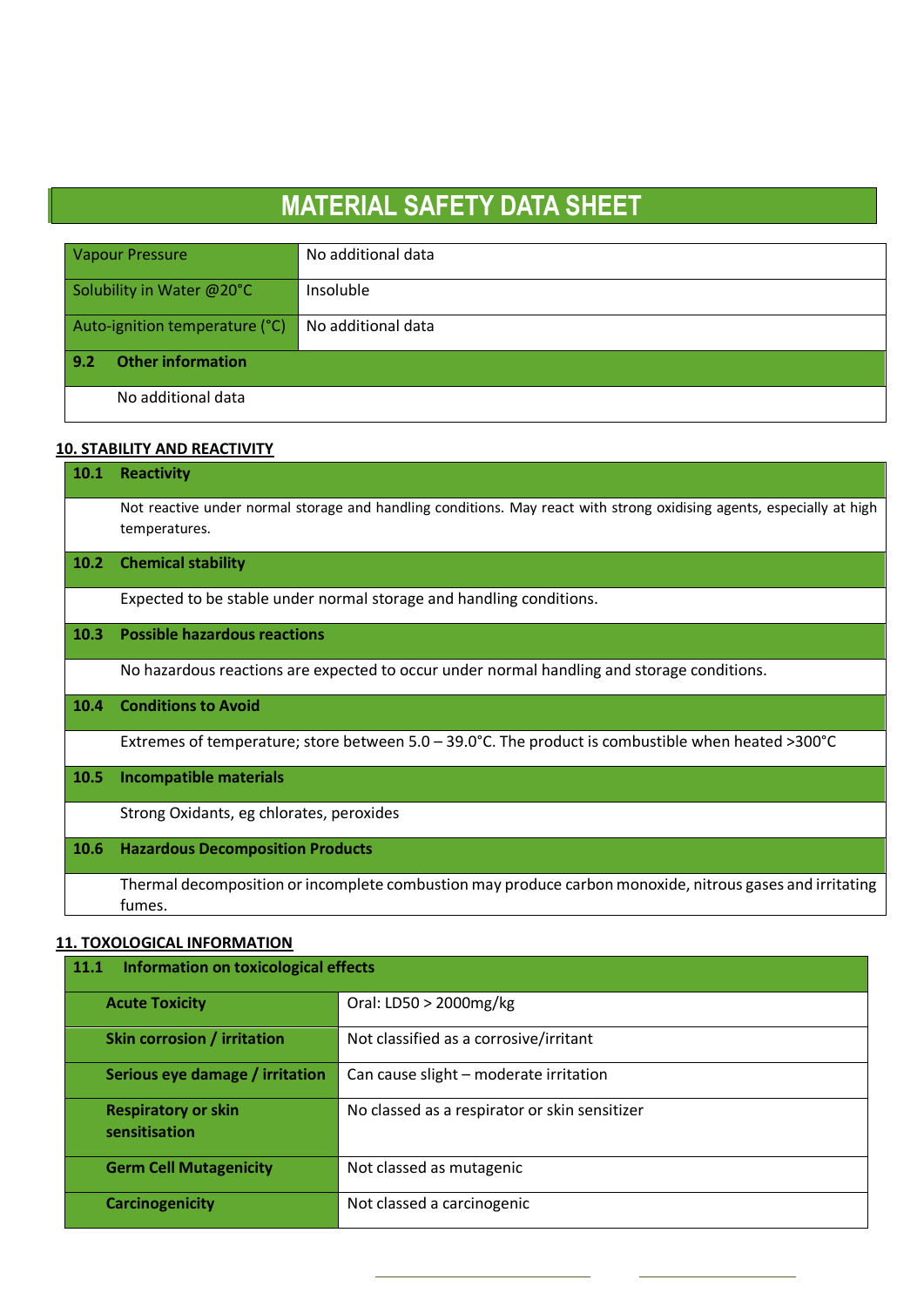| <b>Reproductive toxicity</b>  | Not classed as a reproductive toxicant            |
|-------------------------------|---------------------------------------------------|
| <b>STOT-single exposure</b>   | Not classed as a specific target organ toxicant   |
| <b>STOT-repeated exposure</b> | No classed as a specific target organ toxicant    |
| <b>Aspiration hazard</b>      | Not classified as presenting an aspiration hazard |
| <b>Photo-toxicity</b>         | No additional data                                |
| <b>Other Information</b>      | No additional data                                |

#### **12. ECOLOGICAL INFORMATION**

l

| 12.1 | <b>Toxicity</b>                                                                        |
|------|----------------------------------------------------------------------------------------|
|      | Not classified as hazardous to the aquatic environment                                 |
| 12.2 | <b>Persistence &amp; degradability</b>                                                 |
|      | Insoluble in water. Can be separated from water in suitable effluent treatment plants. |
| 12.3 | <b>Bioaccumulation Potential</b>                                                       |
|      | No additional data                                                                     |
| 12.4 | <b>Mobility in soil</b>                                                                |
|      | Non-volatile and absorption into soil solid phase, not expected.                       |
| 12.5 | <b>Results of PBT and vPvB Assessment</b>                                              |
|      | Not identified as a PBT/ vPvB Substance                                                |
| 12.6 | <b>Other adverse effects</b>                                                           |
|      | No additional data                                                                     |

### **13.1 Waste treatment methods** Always dispose of this product in accordance with local and national regulations. Do not dispose of into drains or sewage system.

#### **14. TRANSPORT INFORMATION**

| 14.1 | <b>UN</b> number   |                |
|------|--------------------|----------------|
|      | <b>UN No. Road</b> | Not classified |
|      | <b>UN No. SEA</b>  | Not classified |